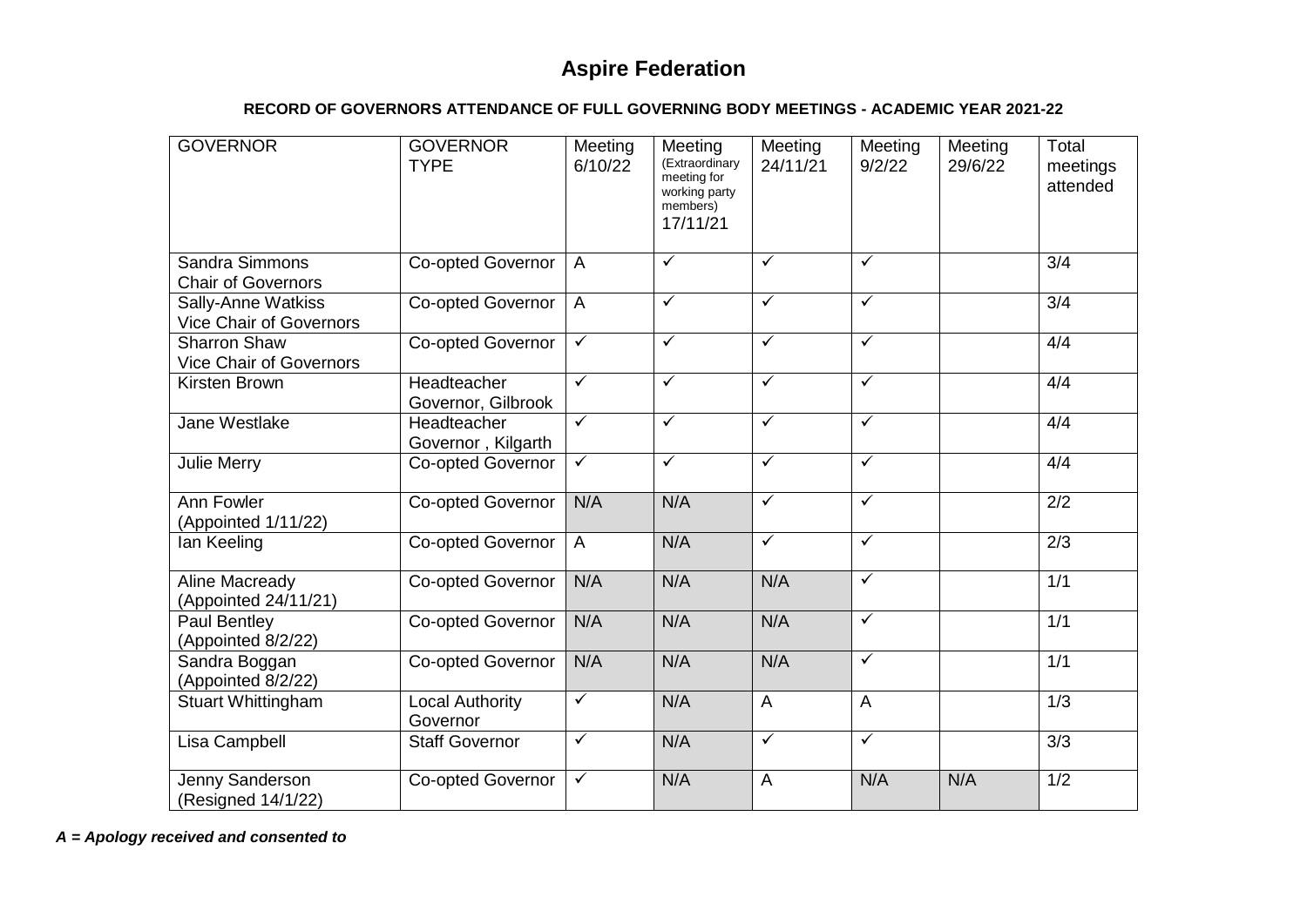## **RECORD OF GOVERNORS ATTENDANCE OF STAFFING & FINANCE MEETINGS - ACADEMIC YEAR 2021-22**

| <b>GOVERNOR</b>                                       | <b>GOVERNOR</b><br><b>TYPE</b>    | Meeting<br>1/11/21<br>Gilbrook | Meeting<br>3/11/21<br>Kilgarth | Meeting<br>4/11/21<br>(Extraordinary<br>Meeting) | Meeting<br>31/1/22<br>Joint | Meeting<br>14/3/22<br>Joint | Meeting<br>20/6/22<br>Gilbrook | Meeting<br>22/6/22<br>Kilgarth | Total<br>meetings<br>attended |
|-------------------------------------------------------|-----------------------------------|--------------------------------|--------------------------------|--------------------------------------------------|-----------------------------|-----------------------------|--------------------------------|--------------------------------|-------------------------------|
| Sandra Simmons<br><b>Chair of Governors</b>           | <b>Co-opted Governor</b>          | ✓                              | ✓                              | ✓                                                | $\checkmark$                | ✓                           |                                |                                | 5/5                           |
| Sally-Anne Watkiss<br><b>Vice Chair of Governors</b>  | <b>Co-opted Governor</b>          | $\checkmark$                   | $\checkmark$                   | $\checkmark$                                     | $\checkmark$                | A                           |                                |                                | 4/5                           |
| <b>Sharron Shaw</b><br><b>Vice Chair of Governors</b> | <b>Co-opted Governor</b>          | $\checkmark$                   | ✓                              | ✓                                                | $\checkmark$                | ✓                           |                                |                                | 5/5                           |
| Kirsten Brown                                         | Headteacher<br>Governor, Gilbrook | $\checkmark$                   | N/A                            | ✓                                                | $\checkmark$                | $\checkmark$                |                                |                                | 4/4                           |
| Jane Westlake                                         | Headteacher<br>Governor, Kilgarth | N/A                            | $\checkmark$                   | ✓                                                | $\checkmark$                | $\checkmark$                |                                |                                | 4/4                           |
| Julie Merry                                           | <b>Co-opted Governor</b>          | A                              | ✓                              | N/A                                              | A                           | $\checkmark$                |                                |                                | 2/4                           |
| Ann Fowler<br>(Appointed 1/11/22)                     | <b>Co-opted Governor</b>          | N/A                            | N/A                            | N/A                                              | $\checkmark$                | ✓                           |                                |                                | 2/2                           |
| <b>Stuart Whittingham</b>                             | Local Authority<br>Governor       | $\checkmark$                   | A                              | N/A                                              | A                           | ✓                           |                                |                                | 2/4                           |
| Jenny Sanderson<br>(resigned 14/1/22)                 | Co-opted Governor                 | A                              | $\checkmark$                   | N/A                                              | N/A                         | N/A                         |                                |                                | 1/2                           |

*A = Apology received and consented to*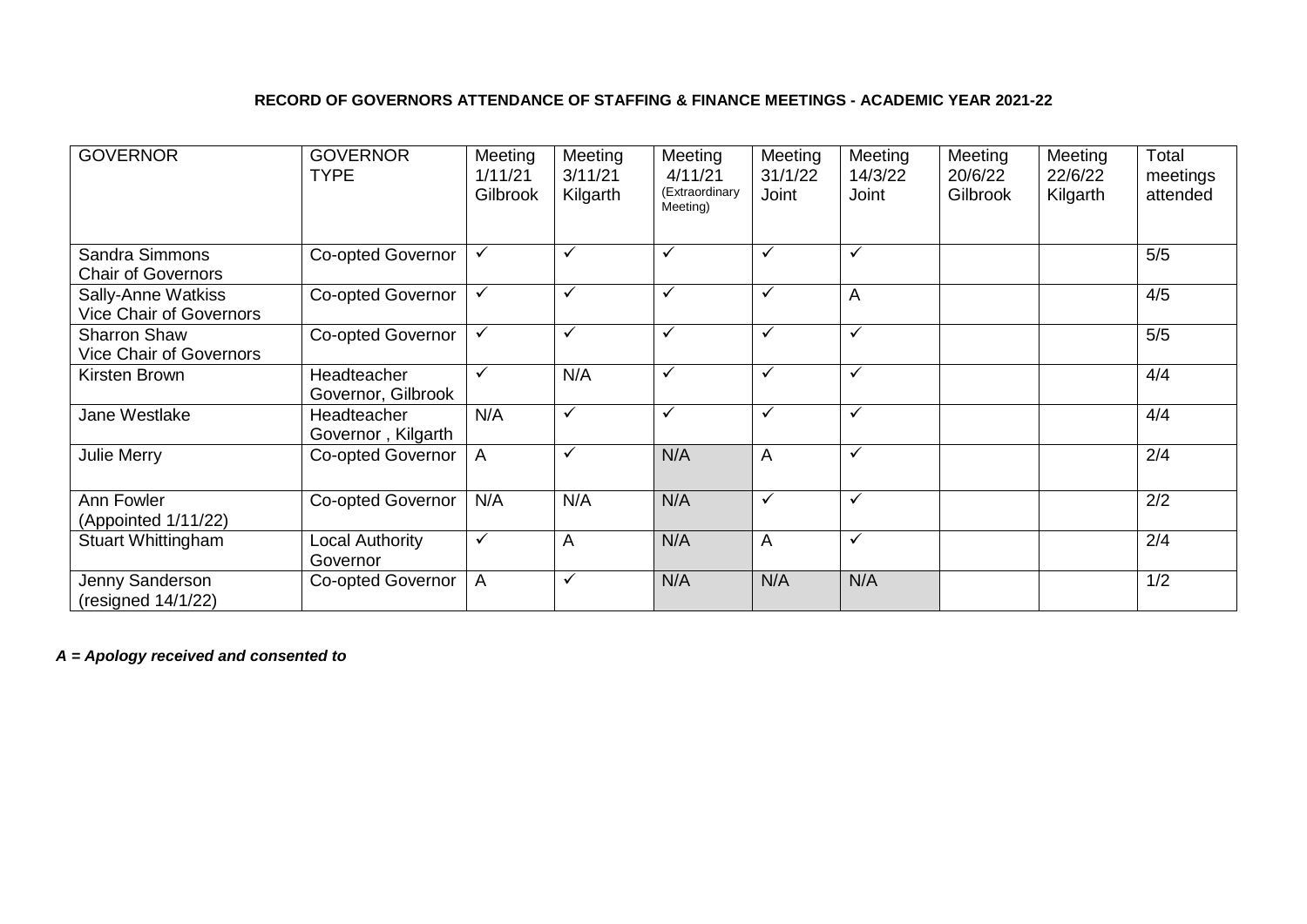## **RECORD OF GOVERNORS ATTENDANCE OF PUPIL ATTENDANCE AND WELLBEING MEETINGS - ACADEMIC YEAR 2021-22**

| <b>GOVERNOR</b>                                             | <b>GOVERNOR</b><br><b>TYPE</b>    | Meeting<br>19/1/22 | Meeting<br>6/4/22 | Meeting<br>13/7/22 | Total<br>meetings<br>attended |
|-------------------------------------------------------------|-----------------------------------|--------------------|-------------------|--------------------|-------------------------------|
| Sandra Simmons<br><b>Chair of Governors</b>                 | <b>Co-opted Governor</b>          | $\checkmark$       | ✓                 |                    | 2/2                           |
| <b>Sally-Anne Watkiss</b><br><b>Vice Chair of Governors</b> | Co-opted Governor                 | $\overline{A}$     | A                 |                    | 0/2                           |
| <b>Sharron Shaw</b><br><b>Vice Chair of Governors</b>       | <b>Co-opted Governor</b>          | $\checkmark$       | $\checkmark$      |                    | 2/2                           |
| Kirsten Brown                                               | Headteacher<br>Governor, Gilbrook | ✓                  | $\checkmark$      |                    | 2/2                           |
| Jane Westlake                                               | Headteacher<br>Governor, Kilgarth | $\checkmark$       | $\checkmark$      |                    | 2/2                           |
| Julie Merry                                                 | <b>Co-opted Governor</b>          | $\overline{A}$     | ✓                 |                    | 2/2                           |
| Aline Macready<br>(Appointed 24/11/21)                      | Co-opted Governor                 | $\overline{A}$     | A                 |                    | 0/2                           |
| Sandra Boggan<br>(Appointed 8/2/22)                         | <b>Co-opted Governor</b>          | N/A                | $\checkmark$      |                    | 1/1                           |

*A = Apology received and consented to*